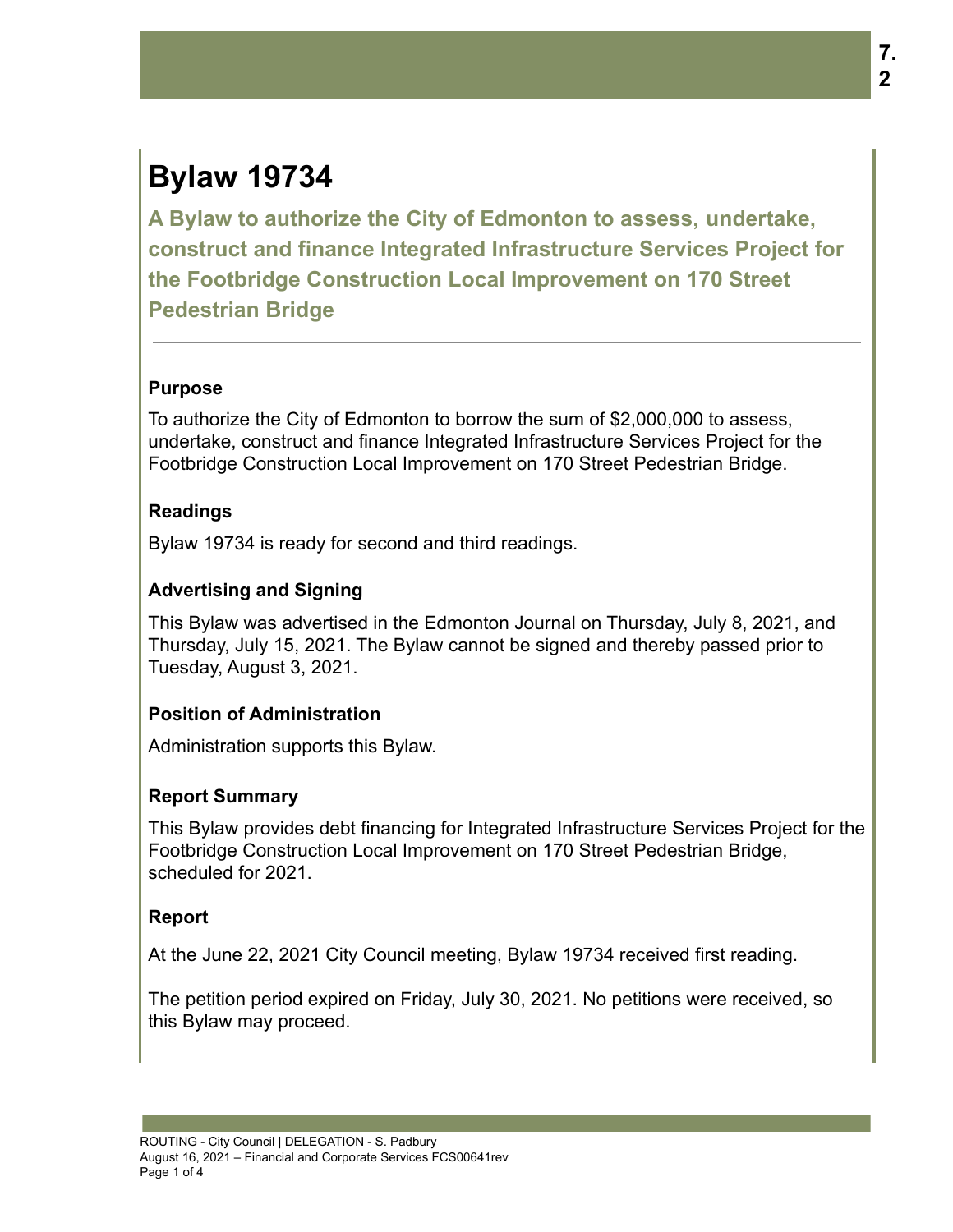**Bylaw 19734 - A Bylaw to authorize the City of Edmonton to assess, undertake, construct and finance Integrated Infrastructure Services Project for the Footbridge Construction Local Improvement on 170 Street Pedestrian Bridge**

On the June 22, 2021 City Council meeting agenda, as part of the Integrated Infrastructure Services report IIS00255rev Updated Funding Strategy for the 170th Street Footbridge, new capital budget for profile 21-20-2100 170 Street Pedestrian Bridge was approved by Council. The profile has a project cost of \$9,501,000 which includes funding from Federal Gas Tax Fund and Local Improvement financing. To complete this project it will be necessary to borrow \$2,000,000.

This new pedestrian bridge is located just north of 87 Avenue, will allow for safe east-west pedestrian crossing and pedestrian access to area businesses, schools and transit options while minimizing disruption to vehicular traffic along 170 Street. Construction cost of the new pedestrian bridge is proposed to be financed, in part, by way of a Local Improvement Tax, amortized over a period of 30 years, as the project is deemed to be a benefit to a neighbouring parcel of land.

Council has given proper notice of its intention to undertake and complete a Footbridge Construction Local Improvement on 170 Street Pedestrian Bridge. The required approvals for the project have been obtained and the project is in compliance with all *Acts* and Regulations of the Province of Alberta.

The petition period expired on May 15, 2021. There are no valid petitions on the project, as outlined in Attachment 2 of this report, which is less than the two-thirds petition requirement under the *Municipal Government Act* and the one-half petition requirement as outlined in City Policy C619, Local Improvements - Surface.

The cost of the footbridge construction local improvement on 170 Street Pedestrian Bridge is estimated to be \$9,501,000. Borrowing of \$2,000,000 is required to finance the property owners' share of the estimated local improvement costs.

### **Corporate Outcomes and Performance Management**

**Corporate Outcomes: The City of Edmonton has sustainable and accessible infrastructure and The City of Edmonton has a resilient financial position.**

| <b>Outcomes</b>                                                                                                                                                                                                                    | <b>Measures</b>                                                                                                                                                                                                                                                                                                                | <b>Results</b>                                                                                                                                                                                                       | Targets                                                                                                                                                                                    |
|------------------------------------------------------------------------------------------------------------------------------------------------------------------------------------------------------------------------------------|--------------------------------------------------------------------------------------------------------------------------------------------------------------------------------------------------------------------------------------------------------------------------------------------------------------------------------|----------------------------------------------------------------------------------------------------------------------------------------------------------------------------------------------------------------------|--------------------------------------------------------------------------------------------------------------------------------------------------------------------------------------------|
| Ensure transparent,<br>conservative and<br>reasonable debt<br>financing as a source<br>of funding to support<br>the City's long-term<br>capital plans and<br>strategies while<br>maintaining long-term<br>financial affordability, | • The City of Edmonton is subject<br>to limits both for total debt and<br>debt servicing by the Municipal<br>Government Act and by the City's<br>internal Debt Management Fiscal<br>Policy (C203C).<br>The Municipal Government<br>Act debt limit is 2 times the<br>revenue of the City and the<br>debt servicing limit is 35% | Based on the limits<br>$\bullet$<br>set under the<br><b>Municipal</b><br>Government Act.<br>as of December 31.<br>2020, the City had<br>used 58.2% of its<br>debt limit and<br>30.6% of its debt<br>servicing limit. | • Total debt and<br>debt servicing are<br>in line with the<br>limits set by the<br><b>Municipal</b><br>Government Act<br>and by the<br>internal Debt<br>Management<br><b>Fiscal Policy</b> |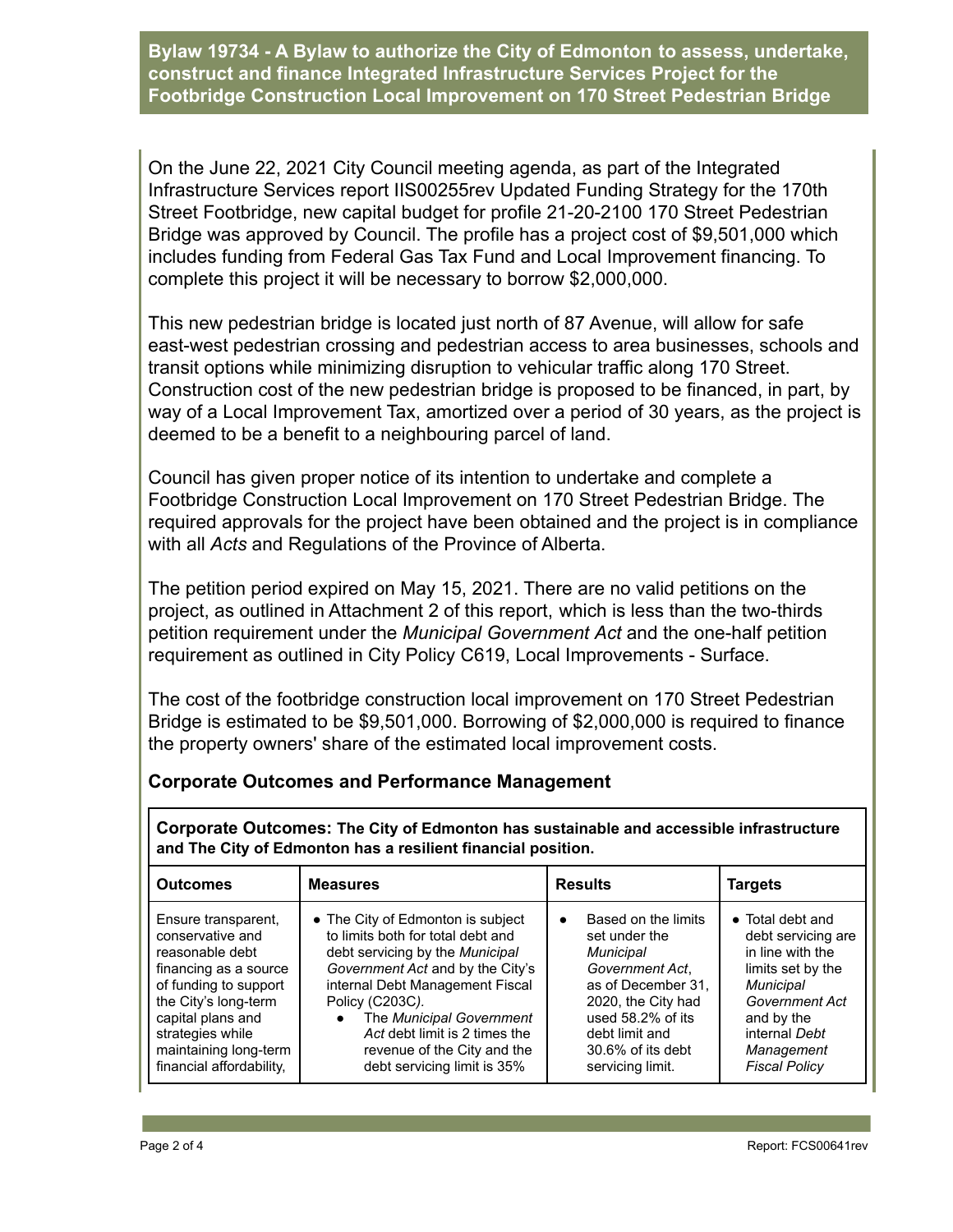**Bylaw 19734 - A Bylaw to authorize the City of Edmonton to assess, undertake, construct and finance Integrated Infrastructure Services Project for the Footbridge Construction Local Improvement on 170 Street Pedestrian Bridge**

| flexibility and                 | Based on the limits      |
|---------------------------------|--------------------------|
| of City revenues. For this      | (C203C).                 |
| sustainability.                 | • Debt financing         |
| calculation, revenues are       | under the Debt           |
| net of capital government       | preparation for          |
| transfers and contributed       | <b>Management Fiscal</b> |
| tangible capital assets.        | Policy, as of            |
| The internal Debt               | Local                    |
| $\bullet$                       | December 31.             |
| <b>Management Fiscal Policy</b> | Improvements is          |
| (C203C) sets more               | performed in             |
| conservative debt service       | 2020, the City had       |
| limits at 22% (total debt) of   | used $59.4\%$ of its     |
| City revenues and 15%           | accordance with          |
| (tax-supported debt) of Tax     | internal policy          |
| Levy Revenues.                  | tax-supported debt       |
| Debt financing preparation      | servicing limit and      |
| $\bullet$                       | Financing of             |
| for Local Improvements is       | 45.3% of its total       |
| performed in accordance         | Local                    |
| with internal policy            | debt servicing limit.    |
| Financing of Local              | Improvements             |
| Improvements (C200B).           | $(C200B)$ .              |

#### **Risk Assessment**

| <b>Risk</b><br><b>Element</b>                                      | <b>Risk Description</b>                                                                                                                                                                                                                                                                                                                                                                                                                                                                                                                                                                                          | Likeli<br>hood | Impact   | <b>Risk Score</b><br>(with current<br>mitigations) | <b>Current</b><br><b>Mitigations</b>                                                                                                                                                                                                                                                                                                                                                                                              | <b>Potential</b><br><b>Future</b><br><b>Mitigations</b>                                                                                                                  |
|--------------------------------------------------------------------|------------------------------------------------------------------------------------------------------------------------------------------------------------------------------------------------------------------------------------------------------------------------------------------------------------------------------------------------------------------------------------------------------------------------------------------------------------------------------------------------------------------------------------------------------------------------------------------------------------------|----------------|----------|----------------------------------------------------|-----------------------------------------------------------------------------------------------------------------------------------------------------------------------------------------------------------------------------------------------------------------------------------------------------------------------------------------------------------------------------------------------------------------------------------|--------------------------------------------------------------------------------------------------------------------------------------------------------------------------|
| Exceeding<br>requlated<br>debt and<br>debt<br>servicing<br>limits. | The internal City<br>policy Financing of<br>Local Improvements<br>(C200B) directs the<br>City to obtain debt<br>financing for Local<br>Improvements in<br>accordance with the<br>Debt Management<br>Fiscal Policy (C203C).<br>The description of risk<br>includes exceeding<br>debt and debt<br>servicing limits<br>regulated by the<br>Municipal<br>Government Act and<br>the internal Debt<br><b>Management Fiscal</b><br>Policy (C203C).<br><b>Exceeding the Debt</b><br><b>Limit Regulations</b><br>requires approval<br>from the minister.<br>Failure by a<br>municipality to fall<br>within the Debt Limit | 1-Rare         | 4-Severe | 4-Low                                              | Quarterly<br>monitoring of<br>the City's debt<br>borrowings,<br>debt positions<br>and debt<br>servicing to<br>ensure<br>compliance<br>with the debt<br>and debt<br>servicing<br><b>limits</b><br>regulated by<br>the Municipal<br>Government<br>Act and the<br>internal Debt<br>Management<br><b>Fiscal Policy</b><br>(C203C). The<br>City considers<br>and models<br>the impact to<br>the debt<br>position and<br>debt servicing | Long term<br>forecasts are<br>used to<br>determine the<br>impact of<br>approved and<br>potential future<br>unapproved<br>projects and<br>their impact on<br>debt limits. |